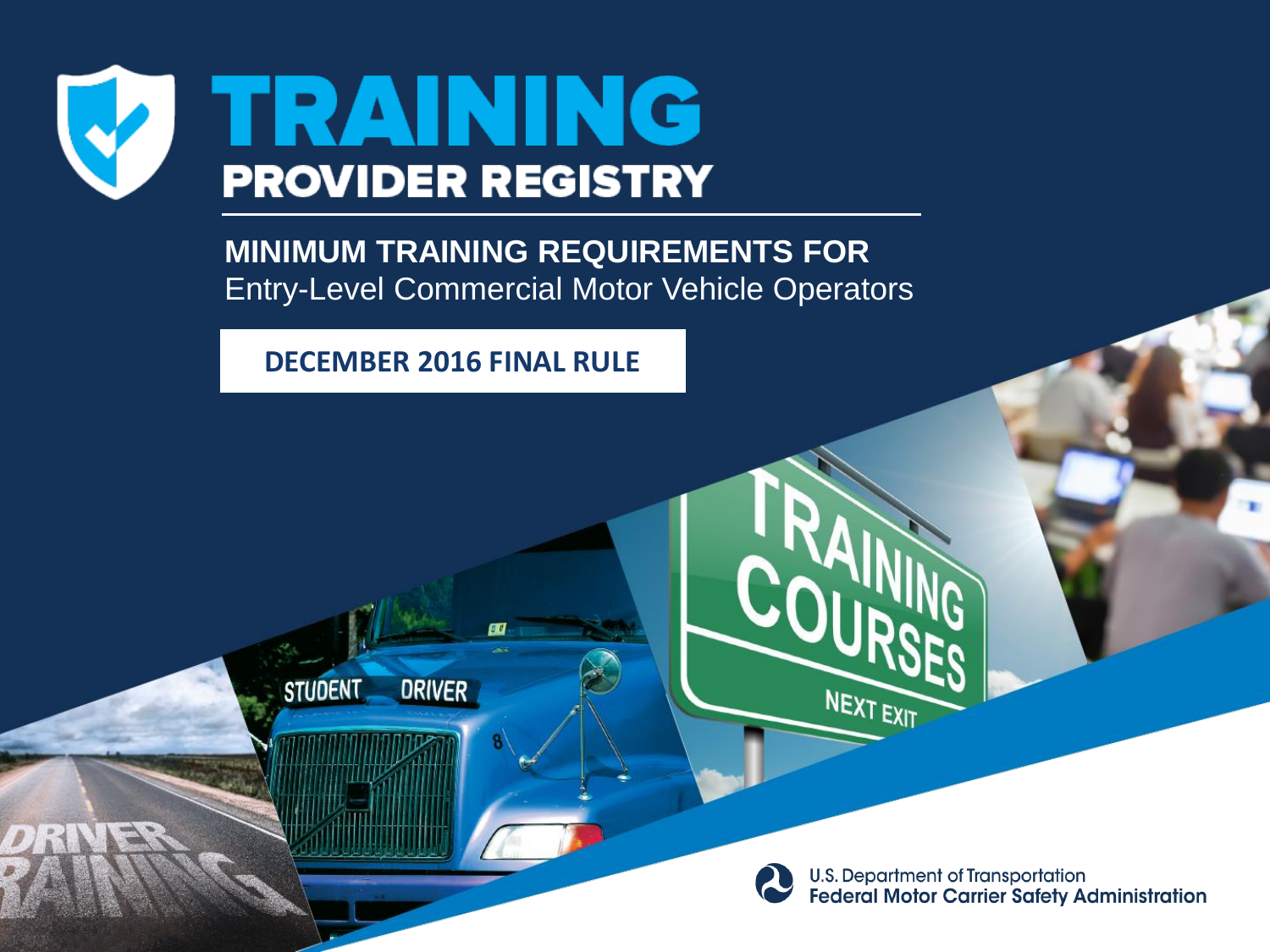



# **What does the rule require?**

#### **The final rule establishes new training standards for individuals applying for:**

A Class A or Class B commercial driver's license (CDL) for the first time

An upgrade of an existing Class B CDL to a Class A CDL

A hazardous materials (H), passenger (P), or school bus (S) endorsement for the first time

The rule does not cover individuals for whom States have waived the CDL skills test under 49 CFR 383.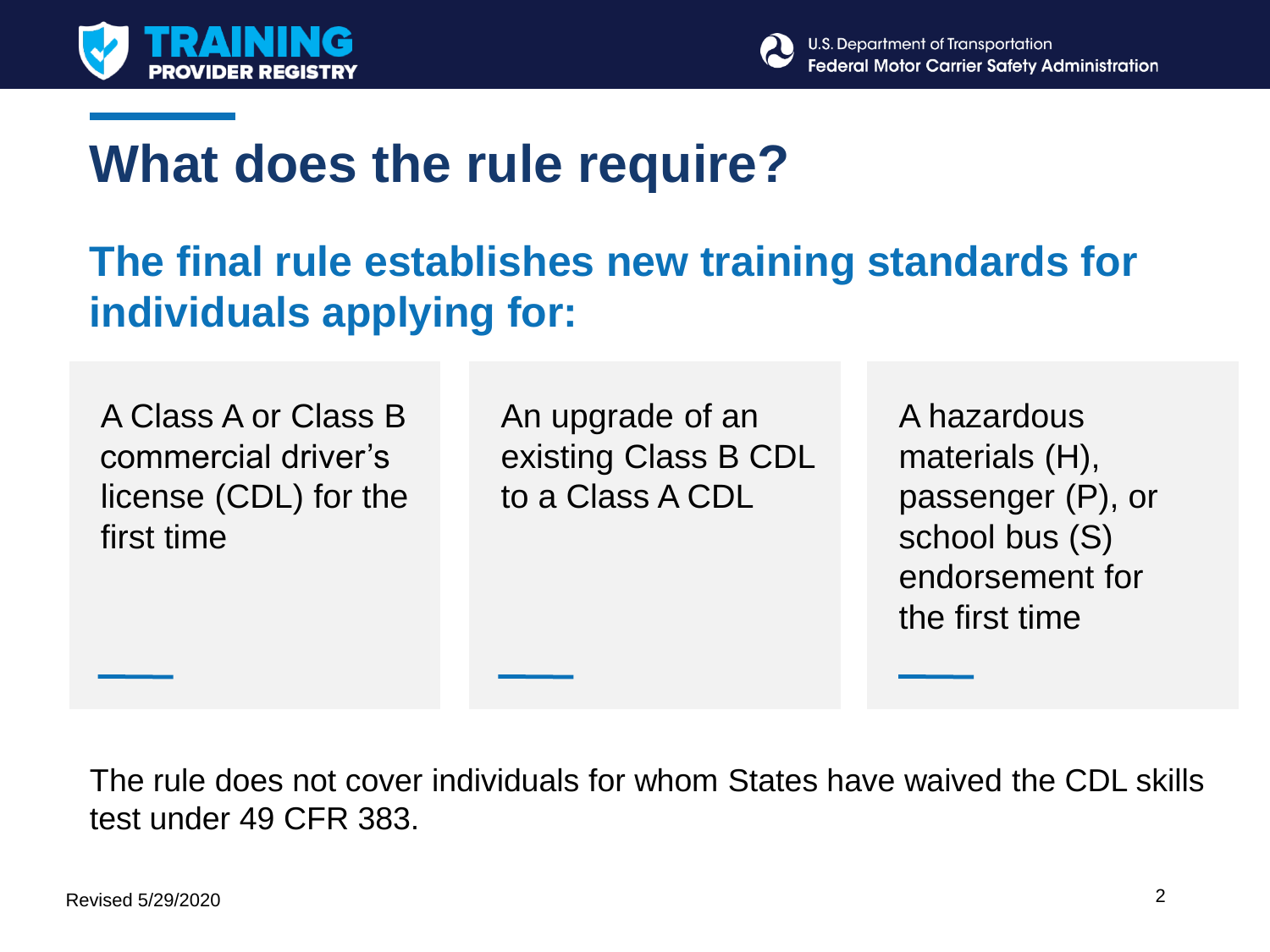



# **What are CDL applicants required to do?**

- CDL applicants subject to the rule must complete a prescribed program of instruction presented by an entity listed on FMCSA's Training Provider Registry prior to taking the State-administered CDL skills test, or, in the case of the H endorsement, prior to taking the knowledge test.
- **The Training Provider Registry will include all entities** (including public and private CDL training programs, fleet-operated CDL training programs, etc.) that register with FMCSA and self-certify they meet the requirements for providing CDL training (minimum criteria for CDL instructors, facilities, curriculum, etc.).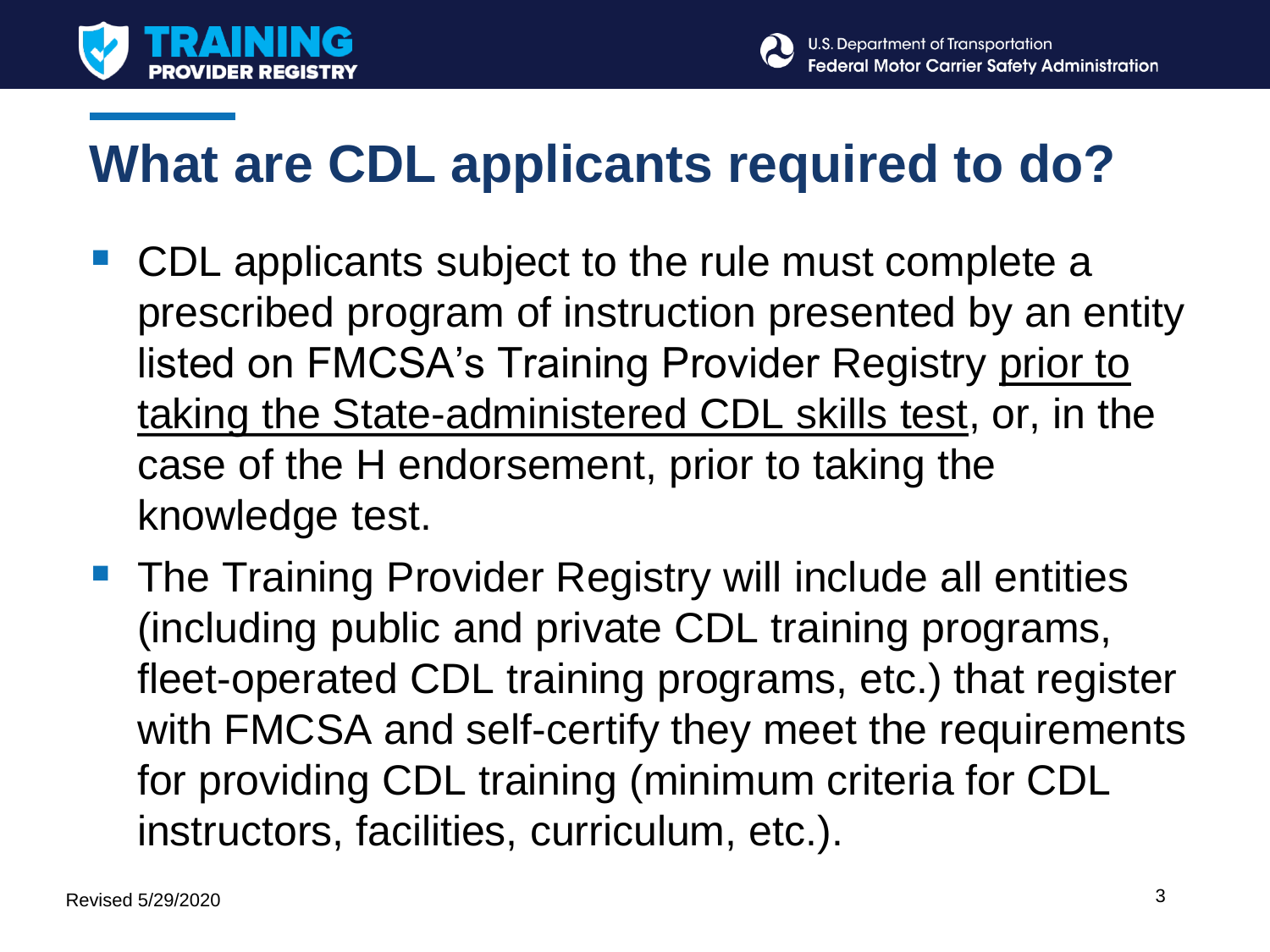



## **What types of training will CDL applicants receive?**

- The Class A and Class B CDL and endorsement curricula generally are subdivided into theory (knowledge) and behind-the-wheel (BTW) (range and public road) segments.
- **There is no minimum number of hours that driver**trainees must spend on the theory portions of any of the individual curricula.
- **The training provider must provide instruction in all** elements of the applicable theory curriculum and drivertrainees must receive an overall score of at least 80% on the theory assessment (written or electronic).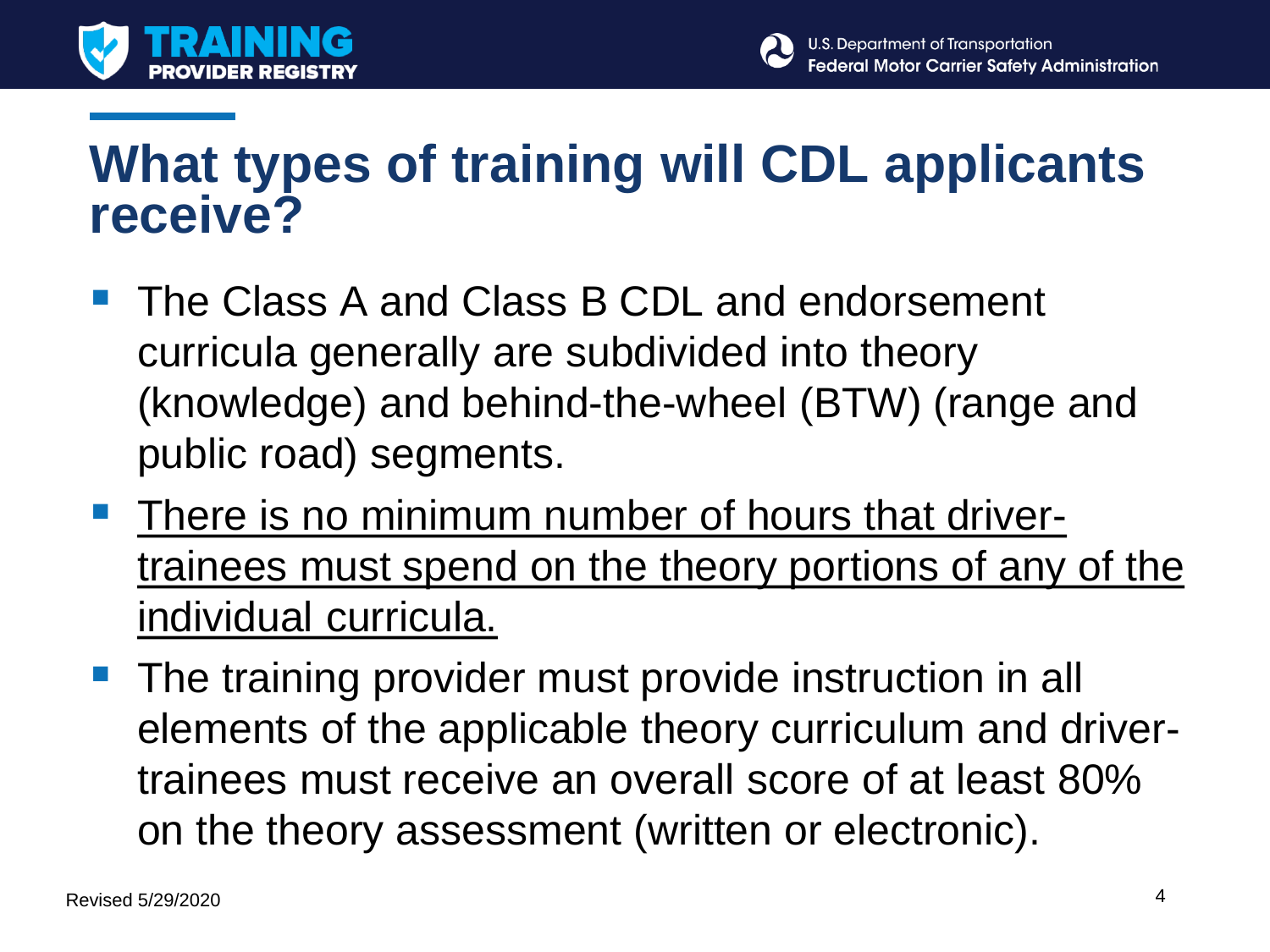



## **What types of training will CDL applicants receive? (continued)**

- The BTW curricula for the Class A and Class B CDL, comprised of range and public road segments, include discrete maneuvers which each driver-trainee must proficiently demonstrate to the satisfaction of the training instructor.
- **There is no minimum number of hours that driver**trainees must spend on the BTW elements of the Class A, Class B, or P or S endorsement curricula.
- The training provider must not issue the certification information unless the driver-trainee demonstrates proficiency in performing all required BTW skills.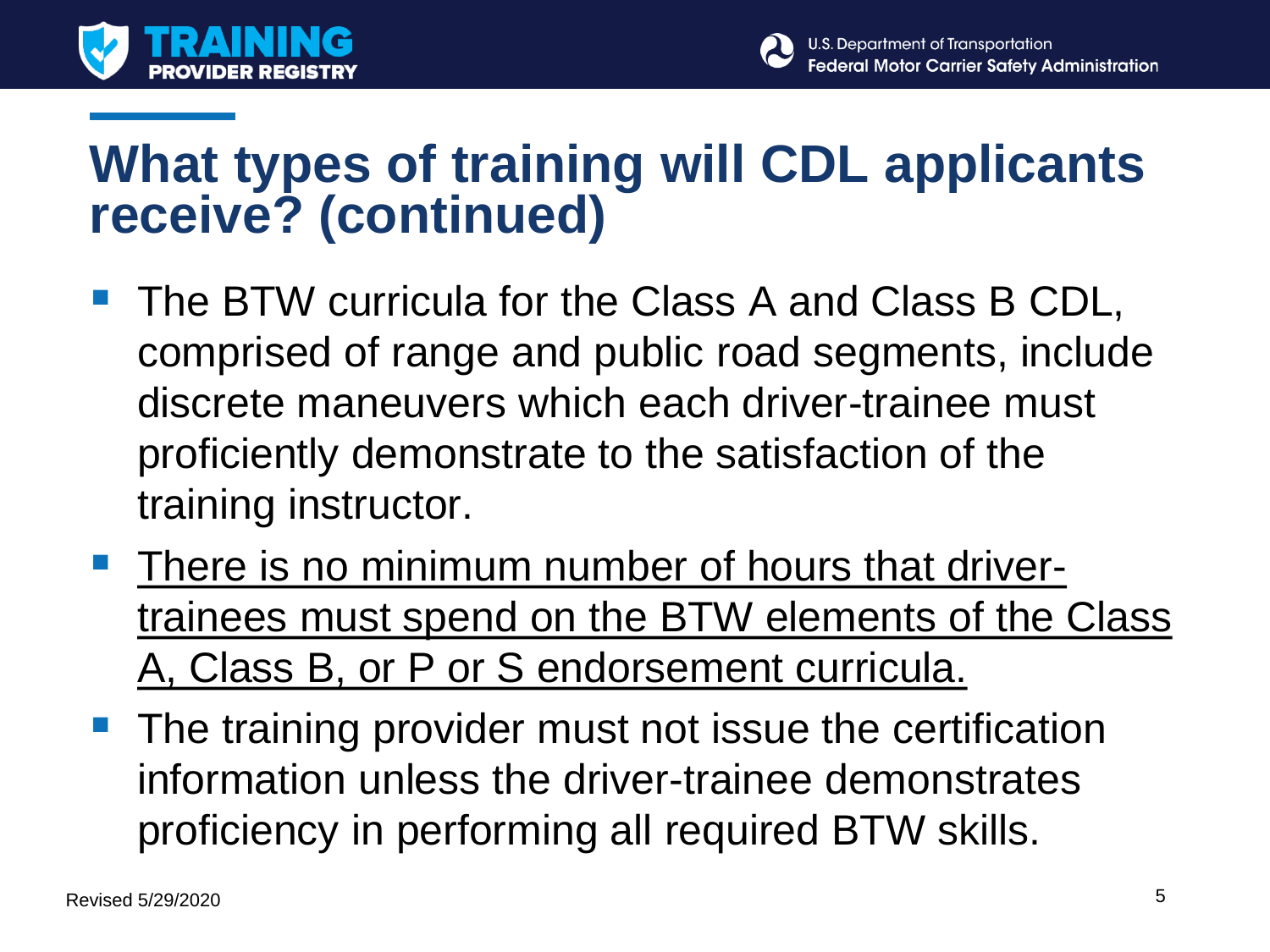



## **What happens when the CDL applicants complete the training?**

- Training providers must submit the training certification information for each student to FMCSA via the Training Provider Registry once the student completes the course.
- **The State Driver Licensing Agency (SDLA) will access the** training certification information as proof the CDL applicant has completed the training prior to administering the CDL skills test or, in the case of the H endorsement, prior to taking the knowledge test.
- The State IT systems must be modified to receive the certification information from FMCSA.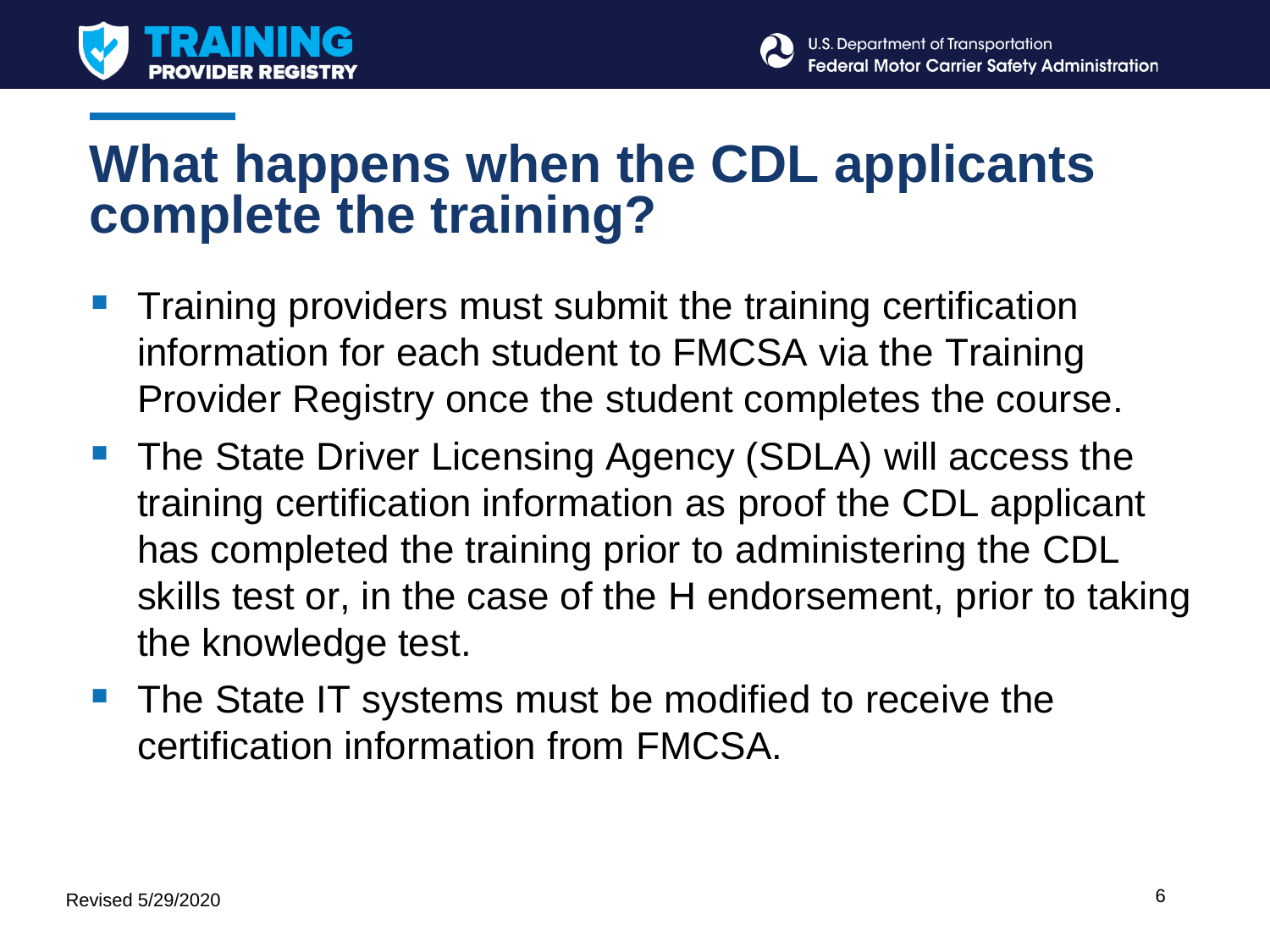



## **When will the new requirements be implemented?**

- The ELDT rule will be implemented on February 7, 2022.
- **Individuals who obtain a CLP on or after February 7,** 2022, would have to satisfy the applicable requirements.
- Individuals who obtain a CLP before February 7, 2022 are not required to comply with the new ELDT rule as long as they obtain the CDL or endorsement before the CLP (or renewed CLP) expires.